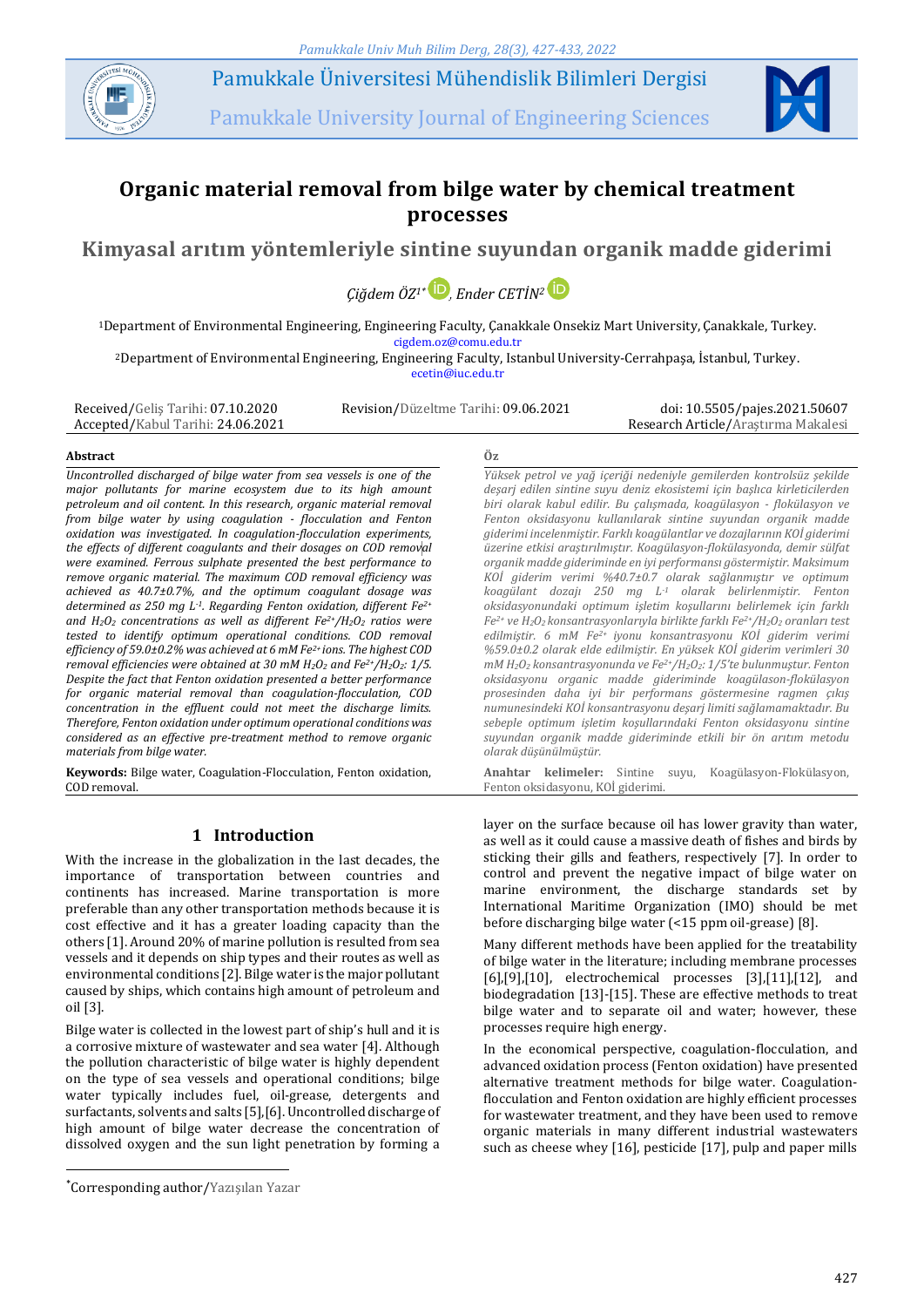[18], pharmaceutical [19], dye [20] and leachate [21]. In coagulation, the negative surface charges on the colloidal suspended solids are neutralized with opposite charged ions by adding chemicals and the neutralized particles are formed flocs in flocculation [17]. In Fenton oxidation, organic matters are broken down via hydroxyl radicals having high oxidation potential which are formed after serial reactions by catalysing hydrogen peroxide with ferrous salts under high acidic conditions [21].

Turkey has an international strategical importance due to its geopolitical location where is the connection point of Asia and Europe. With the increase in marine transportation, Istanbul Bosporus (41°K, 29°D) has been severely polluted by bilge water [22]. In Haydarpasa Waste Collection Plant, Haydarpaşa Port, İstanbul, bilge water has been treated by coagulationflocculation. The process flow scheme for Haydarpasa Waste Collection Plant is presented in Figure 1. Polyaluminium chloride (PAC), and polyelectrolyte are used as coagulant, and coagulant aid, respectively. Organic material concentration in the effluent differed from 450 to 550 mg COD L-1, corresponding to the removal efficiency of COD was in the range of 60-85% [22]. However, COD concentration in the effluent could not meet the discharge standard set in Table 19 at Su Kirliliği Kontrol Yönetmeliği (SKKY) (Water Pollution Control Regulations) [23].

This research aims to develop the current coagulationflocculation by using different coagulants (i.e., ferrous sulphate, ferric chloride, aluminium sulphate, polyaluminium chloride) and additionally propose an alternative process as Fenton oxidation to increase the removal efficiency of organic materials from bilge water. In this scope, optimum coagulant dosages for each coagulant were determined. The optimum operational conditions (the dosage of ferrous salt [Fe2+] and hydrogen peroxide  $[H_2O_2]$  and the optimum ratio of  $[Fe^{2+}]$ /[H2O2]) were identified.

# **2 Materials and methods**

### **2.1 Bilge Water**

Bilge water that was used in this study was collected from Haydarpasa Waste Collection Plant. Sampling point was the influent of chemical treatment unit (Figure 1).

Although oil and water were firstly separated, samples still contained oil. The characterization of bilge water was summarized in Table 1.

| rable 1. The enargeter mation of blige water. |                              |  |  |  |
|-----------------------------------------------|------------------------------|--|--|--|
| Parameter                                     | Concentration (mg $L^{-1}$ ) |  |  |  |
| Chemical Oxygen Demand (COD)                  | 1100                         |  |  |  |
| Soluble Chemical Oxygen Demand<br>(sCOD)      | 900                          |  |  |  |
| Oil-Grease                                    | 900                          |  |  |  |
| Chloride (Cl-)                                | 5700                         |  |  |  |
| Suspended Solids (SS)                         | 100                          |  |  |  |
| Volatile Suspended Solids (VSS)               | 90                           |  |  |  |

# Table 1. The characterization of bilge water.

# **2.2 Experimental setup and operational conditions**

#### **2.2.1 Coagulation-Flocculation**

500 mL bilge water samples were transferred in 1 L beakers. In order to determine the optimum coagulant dosage, different concentrations of ferrous sulphate, ferric chloride, aluminium sulphate, polyaluminium chloride (PAC) were added (Table 2).



Figure 1. The process diagram for Haydarpaşa waste collection plant.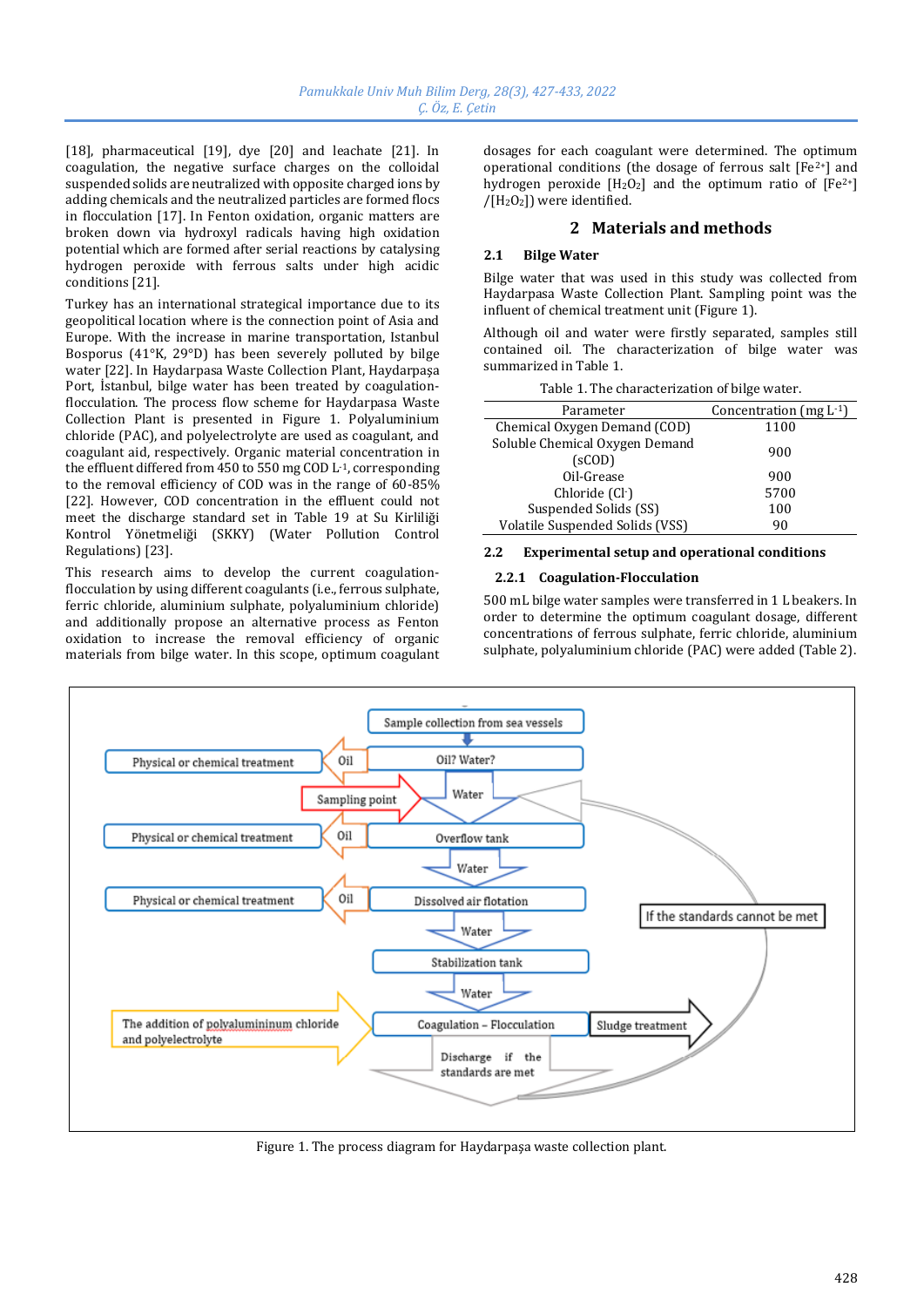| Experiment<br>Number | Coagulant                                 | pH      | Coagulant dosage<br>$(mg L-1)$ | Experiment |
|----------------------|-------------------------------------------|---------|--------------------------------|------------|
|                      |                                           |         | 50                             | Number     |
| $\mathbf 1$          | Ferrous Sulphate<br>(FeSO <sub>4</sub> )  | 9.5     | 100                            |            |
|                      |                                           |         | 150                            | 5          |
|                      |                                           |         | 200                            |            |
|                      |                                           |         | 250                            |            |
|                      |                                           |         | 50                             |            |
| $\overline{2}$       | Ferric Chloride<br>(FeCl <sub>3</sub> )   | 10.0    | 100                            | 6          |
|                      |                                           |         | 150                            |            |
|                      |                                           |         | 200                            |            |
|                      |                                           |         | 250                            |            |
|                      |                                           |         | 25                             | 7          |
|                      |                                           |         | 75                             |            |
| 3                    | Aluminium<br>Sulphate<br>$(Al_2(SO_4)_3)$ | 5.0     | 100                            |            |
|                      |                                           |         | 150                            |            |
|                      |                                           |         | 200                            | $\, 8$     |
|                      |                                           |         | 250                            |            |
| $\overline{4}$       | Polyaluminium<br>Chloride (PAC)           | $5.0\,$ | 50                             |            |
|                      |                                           |         | 100                            |            |
|                      |                                           |         | 150                            | 9          |
|                      |                                           |         | 200                            |            |
|                      |                                           |         | 250                            |            |
|                      |                                           |         | 300                            |            |

Table 2. Experimental plan for coagulation-flocculation.

pH was adjusted the optimum values for each coagulant recommended by Oz [24], using 1 N  $H<sub>2</sub>SO<sub>4</sub>$  and 0.5 N NaOH by a pH meter (WTW Inolab pH\*7110). Samples were placed in the jar test setup with 6 stirrers (WiseStir). Coagulation and flocculation lasted for 2 minutes and 30 minutes at the stirring rate of 100 rpm and 30 rpm, respectively. Samples were left for the precipitation for an hour. After precipitation, sCOD was analysed by filtering the samples with a 0.45 µm syringe filter.

#### **2.2.2 Fenton oxidation**

500 mL samples were added in 1 L beakers. Samples were placed on a hotplate (Gerhardt) to adjust their temperature as 20°C by a thermometer (IsoLab). pH was set as 3 using 1 N H2SO4 and 0.5 N NaOH by a pH meter. Ferrous salt and hydrogen peroxide were added from the stock solutions of 1 M [Fe2+] and 2 M [H2O2] (35% by volume), respectively. Table 3 presents the concentration of Fe<sup>2+</sup> and  $H_2O_2$  that were used for the experiments. Samples were placed in jar test setup with 6 stirrers, and they were stirred at 200 rpm for 30 minutes. The oxidation process maintained for 2 hours. Supernatant phase of samples was transferred in 500 mL beakers after completing the oxidation, and pH was adjusted as 7.5. Samples were settled for 2 hours. After the settlement, sCOD was measured by filtering the samples with a 0.45 um syringe filter.

Hydrogen peroxide concentration was measured because of its interference on COD analysis. Therefore, COD concentrations were corrected using Eq. (1) recommended by Kang [25].

$$
COD(H_2O_2)\left(\frac{mg}{L}\right) = 0.4706 [H_2O_2] - 4.06
$$
  
\* 10<sup>-5</sup> [H<sub>2</sub>O<sub>2</sub>]<sup>2</sup> (1)

| Experiment<br>Number | $[Fe2+]$ molarity<br>(mM) | [H <sub>2</sub> O <sub>2</sub> ]<br>molarity | $[Fe2+]/[H2O2]$<br>Ratio |
|----------------------|---------------------------|----------------------------------------------|--------------------------|
|                      |                           | (mM)                                         |                          |
|                      | $\mathbf{1}$              | 30                                           |                          |
| 5                    | $\overline{\mathbf{c}}$   | 30                                           |                          |
|                      | 3                         | 30                                           |                          |
|                      | $\overline{4}$            | 30                                           |                          |
|                      | 5<br>6                    | 30                                           |                          |
|                      |                           | 30<br>30                                     |                          |
|                      | 6                         |                                              |                          |
|                      | 6<br>6                    | 60<br>120                                    |                          |
| 6                    | 6                         | 180                                          |                          |
|                      | 6                         | 240                                          |                          |
|                      | $\mathbf 1$               | 5                                            | 1/5                      |
|                      | $\overline{\mathbf{c}}$   | 10                                           | 1/5                      |
|                      | 3                         | 15                                           | 1/5                      |
| 7                    | $\overline{4}$            | 20                                           | 1/5                      |
|                      | 5                         | 25                                           | 1/5                      |
|                      | 6                         | 30                                           | 1/5                      |
|                      | $\mathbf{1}$              | 10                                           | 1/10                     |
|                      | $\overline{\mathbf{c}}$   | 20                                           | 1/10                     |
|                      | 3                         | 30                                           | 1/10                     |
| 8                    | $\overline{4}$            | 40                                           | 1/10                     |
|                      | 5                         | 50                                           | 1/10                     |
| 9                    | 6                         | 60                                           | 1/10                     |
|                      | $\mathbf{1}$              | 20                                           | 1/20                     |
|                      | $\overline{c}$            | 40                                           | 1/20                     |
|                      | 3                         | 60                                           | 1/20                     |
|                      | $\overline{4}$            | 80                                           | 1/20                     |
|                      | 5                         | 100                                          | 1/20                     |
|                      | 6                         | 120                                          | 1/20                     |
| 10                   | $\mathbf{1}$              | 30                                           | 1/30                     |
|                      | $\overline{\mathbf{c}}$   | 60                                           | 1/30                     |
|                      | 3                         | 90                                           | 1/30                     |
|                      | $\overline{4}$            | 120                                          | 1/30                     |
|                      | 5                         | 150                                          | 1/30                     |
|                      | 6                         | 180                                          | 1/30                     |

Table 2. Experimental plan for Fenton oxidation.

# **2.3 Analytical procedure and chemicals**

COD, SS, VSS, and oil-grease were analysed following SM 5220 D, SM 2540 D, SM 2540 E, and SM 5520 D, respectively [26]. Chloride was analysed by using Mohr Method. The chemicals used in this study were purchased from MERCK or similar manufacturer at an equivalent purity.

#### **2.4 Statistical analysis**

Analyses were conducted in duplicates and the data were reported as average ± standard deviation. One-way analysis of variance (ANOVA) was performed by using IBM SPSS Statistics 23. *post hoc* Tukey test was conducted in order to compare between the different means once *p* value is lower than 0.05.

# **3 Results and discussion**

#### **3.1 Coagulation-flocculation**

50, 100, 150, 200, and 250 mg FeSO<sup>4</sup> L-1 were tested at pH: 9.5 to identify the effect of ferrous sulphate on COD removal from bilge water Figure 2(a). COD concentration decreased sharply with the increase in ferrous sulphate concentration from 50 mg L<sup>-1</sup> to 250 mg L<sup>-1</sup> (from 930.0  $\pm$  40.0 mg L<sup>-1</sup> to 652.5 $\pm$ 7.5 mg L<sup>-</sup>), corresponding to the removal efficiency of COD increased from 15.5±3.6% to 40.7±0.7% (*p*=0.01). Thus, the optimum ferrous sulphate dosage was obtained as  $250$  mg  $L<sup>-1</sup>$ . There is a good agreement with the literature. Katip [17] studied organic material removal from pesticide industry wastewater by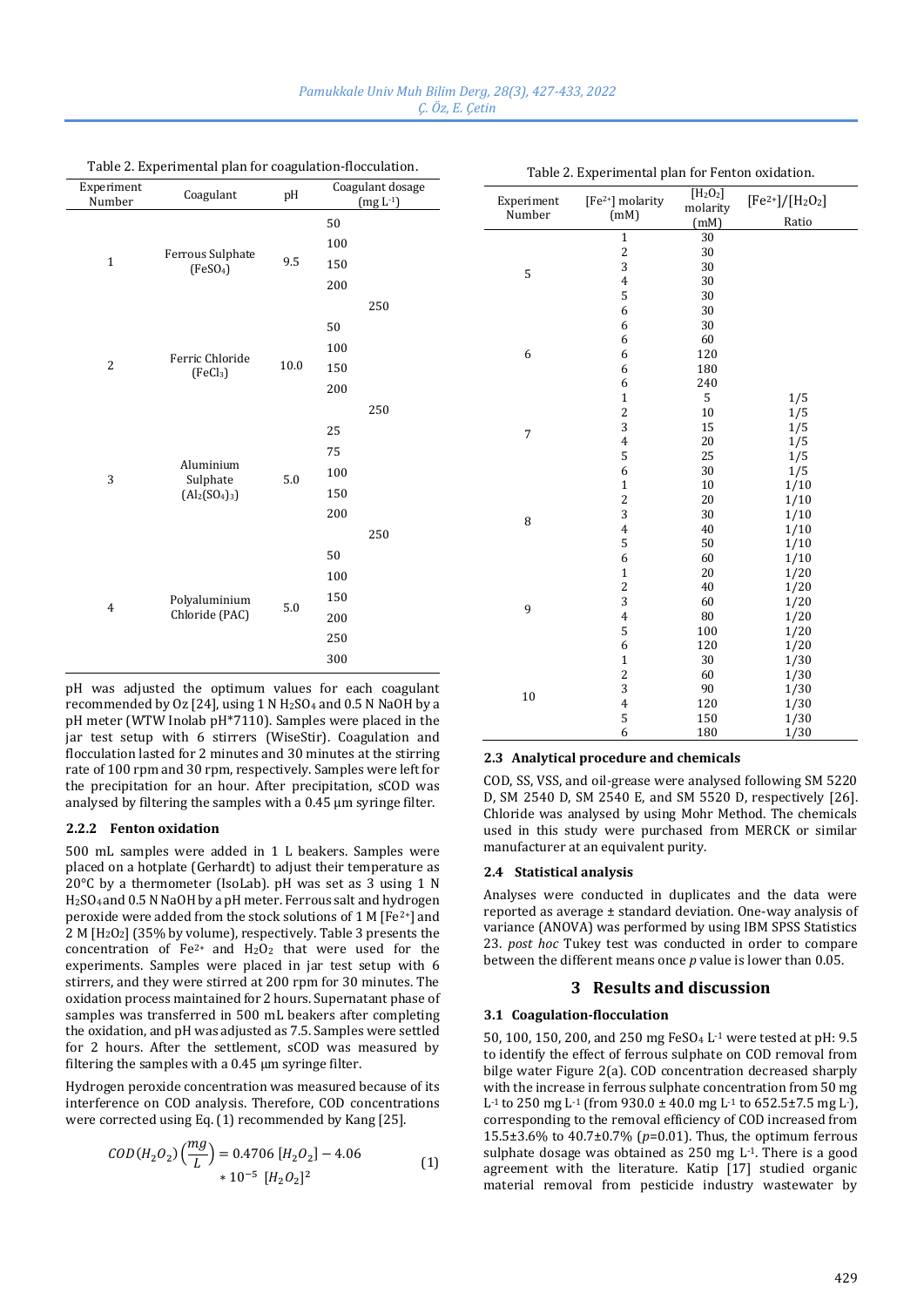coagulation-flocculation and obtained 42% of COD removal efficiency at 250 mg L-1 FeSO<sup>4</sup> concentration. However, lower organic material removal efficiencies were reported at higher ferrous sulphate concentrations [16],[27]. Higher coagulant dosages cause sludge problem.

Figure 2(b) demonstrated the effect of Ferric chloride dosages  $(50, 100, 150, 200,$  and  $250$  mg FeCl<sub>3</sub> L<sup>-1</sup>) on COD removal from bilge water (pH was set as 10). The behaviour of COD removal is similar to the one that was observed in Figure  $1(a)$  for ferrous sulphate. There was a significant reduction in COD concentration from 994.0  $\pm$  0.0 mg L<sup>-1</sup> to 833.6  $\pm$  15.0 mg L<sup>-1</sup>  $(p=0.03)$  with increasing ferric chloride dosage from 50 mg L<sup>-1</sup> to 150 mg L-1. COD removal efficiency increased from 9.8±0.0% to 24.2±1.4%. Further increases in ferric chloride concentration did not present any statistical differences (*p*>0.05). Therefore, the optimum ferric chloride dosage was reported as 150 mg L-1. Although similar COD removal efficiency was reported as 26% at higher ferric chloride concentration  $(400 \text{ mg } L^{-1})$   $[16]$ , greater organic material removal efficiencies were achieved (from 43% to 75.6%) in previously published studies [17],[27],[28]. This situation could be attributed to ferric chloride dosages, and wastewater characterizations which were used.

The effect of aluminium sulphate dosages on organic material removal from bilge water was presented in Figure 2(c). 25, 75, 100, 150, 200, and 250 mg L-1 aluminium sulphate were examined at pH: 5. COD concentration decreased significantly from 872.6±32.6 mg L-1 to 734.1±4.1 mg L-1 between 25-150 mg  $Al_2(SO_4)$ <sub>3</sub> L<sup>-1</sup>, corresponding to the removal efficiency of COD increased sharply from 20.7±3.0% to 33.3±0.4% (*p*=0.028). With a further increase in aluminium sulphate dosage, any statistical differences were not observed (*p*>0.05), so that 150 mg L-1 aluminium sulphate was chosen as the optimum dosage. Verma et al. [27] identified the optimum Alum dosage of 3500 mg  $\mathrm{L}^{1}$  with 33.1% of organic material removal efficiency from petrochemical wastewater. Lower COD removal efficiency was obtained as 29% [16] whereas Katip [17] achieved almost one and half times higher organic material removal (47%) than the one which was reported in this study by using 300 mg L-1 Alum. This fluctuation could be resulted from different operational conditions for coagulationflocculation experiments.

50, 10, 150, 200, 250, and 300 mg PAC L-1 were tested at pH: 5 to determine the effect of PAC dosages on organic material removal from bilge water. Although COD removal efficiency decreased slightly with incrementing PAC dosage from 50 to 100 mg L<sup>-1</sup> ( $p = 0.758$ ), a significant increase was achieved in the removal efficiency of COD (from 21.4±3.6 to 37.3±3.6%) between 100 and 200 mg L-1 PAC, corresponding to a sharp decrease in COD concentration from 865.0±40.0 to 690.0±40.0 mg L-1(*p*=0.037) (Figure 2(d). COD concentration and the removal efficiency of COD fluctuated with a further increase in PAC concentration, which were not statistically different (*p* > 0.05). Therefore, 200 mg PAC L-1 was preferred as the optimum dosage for COD removal from bilge water. Greater organic material removal was observed at higher PAC concentrations in the literature [27],[28].

It can be clearly seen in Figure 2 that over the optimum dosage did not present any significant differences in organic material removal from bilge water. This situation could be attributed the fact that colloidal particles are restabilized at the excessive coagulant dosage.



Figure 2. The effect of different coagulant dosages on removal efficiency of COD and COD concentration. (a): FeSO4; (b): FeCl3; (c):  $Al_2(SO_4)_3$ ; and (d): PAC.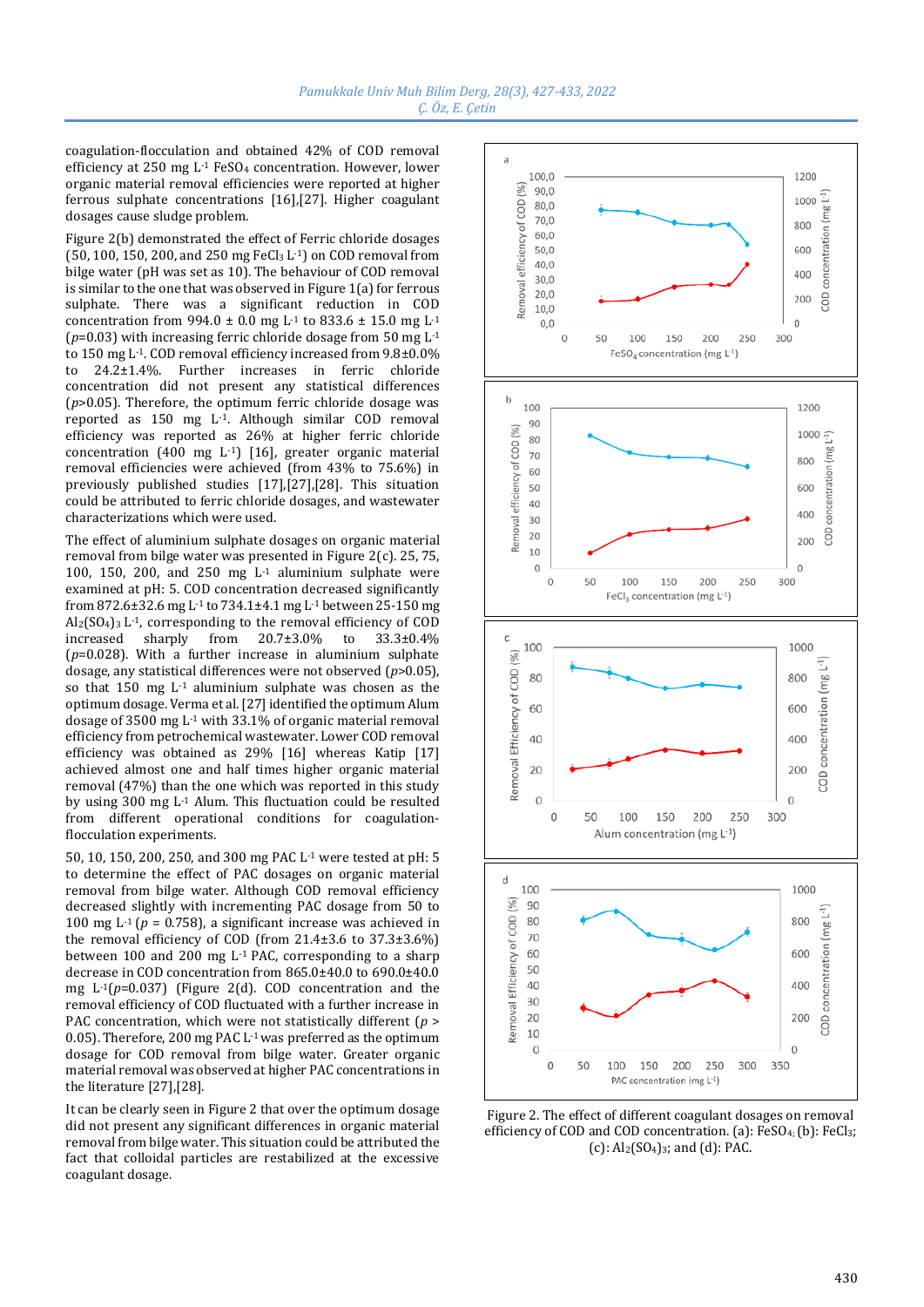Their surface charges become positive due to the adsorption of coagulant [27],[28]. Furthermore, less amount of coagulant can contribute to reducing sludge production [29]. Although the highest COD removal efficiency was achieved as 40.7±0.7% using ferrous sulphate as coagulant, COD concentration in the effluent could not meet the discharge standard set in Table 19 at SKKY (400 and 300 mg L-1 COD for the composite sample for 2 h and 24 h, respectively) [23]. Therefore, Fenton oxidation was proposed as an alternative process for the treatment of bilge water in Haydarpasa Waste Collection Plant.

#### **3.2 Fenton oxidation**

#### **3.2.1 Optimum Fe2+ and H2O<sup>2</sup> concentration**

[Fe<sup>2+</sup>] molarity was adjusted as 1, 2, 3, 4, 5, and 6 mM at 30 mM H2O<sup>2</sup> for the experiments of the optimum ferrous concentration to treat bilge water by Fenton oxidation Figure 3(a). COD concentration significantly decreased from 777.5±0.0 mg L-1 to 550.3  $\pm$  20.0 mg L<sup>-1</sup> with the increase in ferrous molarity from 1 mM to 2 mM, corresponded to a sharply increase in the removal efficiency of COD from 29.3±0.0% to 50.0±1.8% (*p*=0.001). Further increases in ferrous concentration did not present any statistical differences on COD removal (*p* > 0.05). However, the highest COD removal efficiency was obtained as 59.0±0.2%, corresponding to the lowest COD concentration of 450.8±2.5 mg L<sup>-1</sup> at 6 mM Fe<sup>2+</sup>. Thus, the optimum [Fe<sup>2+</sup>] molarity was identified as 6 mM. This situation could be attributed to the fact that more hydroxyl radicals are generated by the reaction between ferrous ion and hydrogen peroxide (Eq. (2)); and hydroxyl radicals that was formed can degrade more organic matters [20]. There are two possible reasons to reduce organic materials oxidation at greater ferrous concentration;

- (i) Excessive Fe2+ can also interact with hydroxyl radicals and generate ferric (Fe $3+$ ) (Eq. (3)) and,
- (ii) The reaction between ferric and hydrogen peroxide forms hydroperoxyl radicals, having lower oxidation potential than hydroxyl radicals (Eq. (4)) [30].

$$
Fe^{2+} + H_2O_2 + H^+ \rightarrow Fe^{3+} + {}^{0}OH + H_2O
$$
 (2)

$$
Fe^{2+} + \, ^\cdot OH \rightarrow OH^\cdot + Fe^{3+} \tag{3}
$$

$$
Fe^{3+} + H_2O_2 \rightarrow Fe^{2+} + HO'_2 + H \tag{4}
$$

Similar COD removal trend against ferrous concentration was observed in the previous studies [19],[20],[30],[31]. The optimum concentration of ferrous salt and COD removal efficiencies in the literature differed from 1 mg Fe2+ L-1 to 4 g  $Fe<sup>2+</sup> L<sup>-1</sup>$  and from 22.4 to 95%, respectively. Optimum  $Fe<sup>2+</sup>$ concentration and COD removal efficiency which was reported in this study are in the range of those in the literature.

Figure 3(b) presented the effect of  $H_2O_2$  on organic material removal via Fenton process. 30, 60, 120, 180, and 240 mM  $H<sub>2</sub>O<sub>2</sub>$ were tested at 6 mM Fe2+. COD removal efficiency and COD concentration varied from  $50.9 \pm 5.2\%$  to  $59.2 \pm 0.5\%$  and from  $448.3 \pm 5.0$  to  $540.0 \pm 57.5$  mg L<sup>-1</sup>, respectively. However, these changes were not different statistically ( $p > 0.05$ ), so that the optimum H2O<sup>2</sup> concentration was determined as 30 mM from the economical perspective. Argun [19] reported that COD removal efficiencies varied between 72 - 79% in the range of 500-6000 mg L-1 H2O2. Regardless of H2O<sup>2</sup> concentration, 87.6-92.1% of COD removal efficiency was obtained [32]. Despite the similar behaviour, there is also a discrepancy with

many previous studies which reported that the removal efficiency of COD incremented until the optimum  $H_2O_2$ concentration and decreases with a further increase [20],[30],[31],[33]. This situation could be attributed to the fact that  $H_2O_2$  reacts with  $Fe^{2+}$  to generate more hydroxyl radicals according to Eq. 2 and, the reaction between the excessive  $H_2O_2$ and hydroxyl radicals can form hydroperoxyl radicals (Eq. (5)), which resulted in the decrease in organic removal [34].

$$
H_2O_2 + 'OH \rightarrow HO'_2 + H_2O \tag{5}
$$



Figure 3. The effect of different molarities of Fenton oxidation's reactives on COD removal efficiency and COD concentration, (a):  $Fe^{2+}$ ; and (b):  $H_2O_2$ .

#### **3.2.2 Optimum Fe2+/H2O<sup>2</sup> ratio**

Figure 4 demonstrated the effect of  $Fe^{2+}/H_2O_2$  ratios on COD removal from bilge water.



Figure 4. The effect of  $Fe^{2+}/H_2O_2$  ratios on the removal efficiency of COD.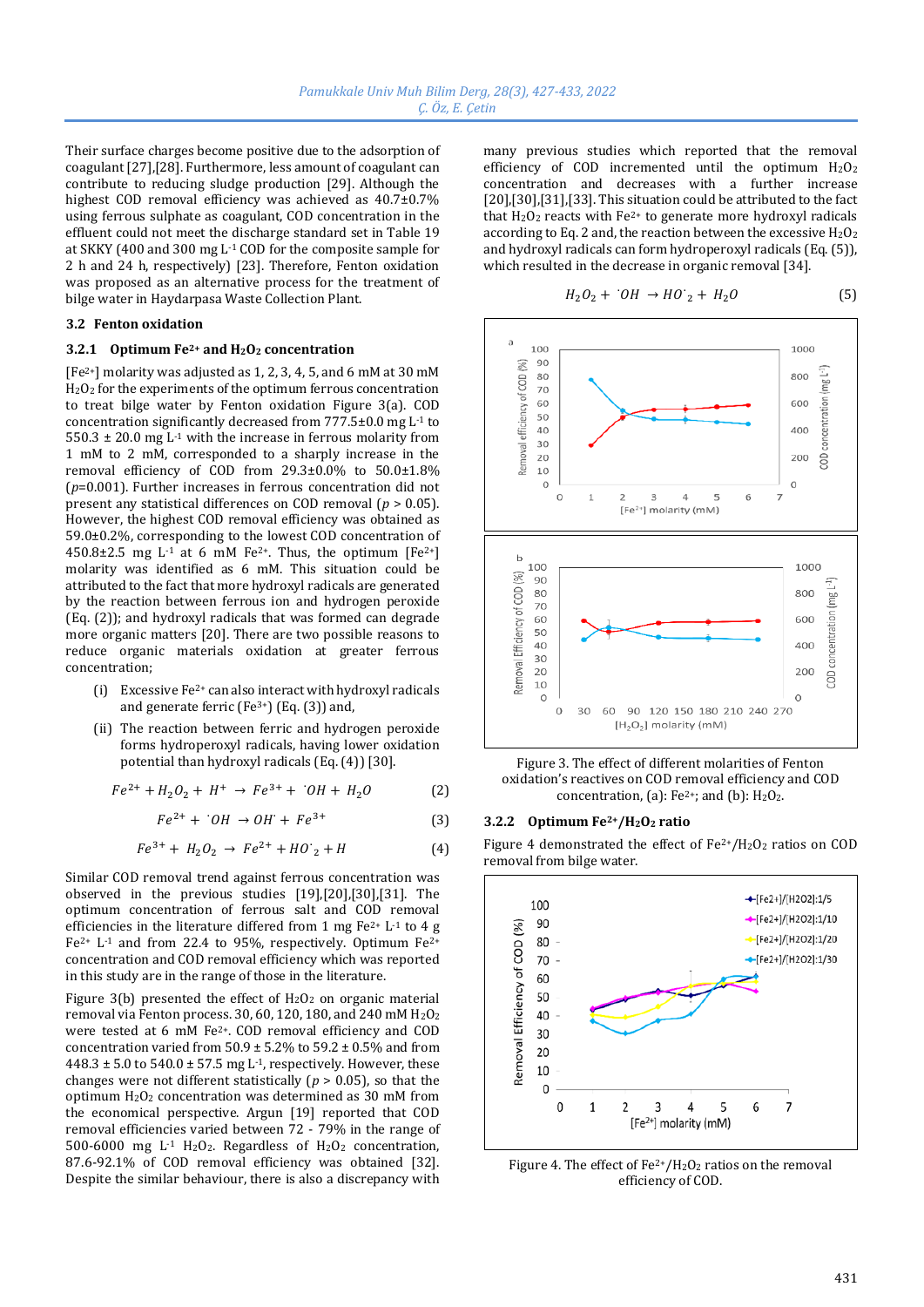$Fe<sup>2+</sup>/H<sub>2</sub>O<sub>2</sub>$  ratio was adjusted as 1/5, 1/ 10, 1/20, and 1/30 by using a set of [Fe<sup>2+</sup>] molarity of 1, 2, 3, 4, 5, and 6 mM and  $\rm H_2O_2$ was adjusted by depending on Fe<sup>2+</sup>/H<sub>2</sub>O<sub>2</sub> ratio. It can be clearly seen in Figure 4, greater COD removal efficiencies achieved at lower Fe<sup>2+</sup>/H<sub>2</sub>O<sub>2</sub> ratios (1/5 and 1/10) between 1 and 3 mM Fe2+, and COD removal efficiencies fluctuated with the  $Fe<sup>2+</sup>/H<sub>2</sub>O<sub>2</sub>$  ratios at higher Fe<sup>2+</sup> concentrations, which were not significantly different ( $p$ >0.05). Moreover, the Fe<sup>2+</sup>/H<sub>2</sub>O<sub>2</sub> ratio of 1/5 and 1/10 did not presented statistically differences on organic material removal (*p*>0.05). Therefore, the optimum  $Fe<sup>2+</sup>/H<sub>2</sub>O<sub>2</sub>$  ratio was identified as 1/5 to reduce the requirement chemical from the economical perspective. There is a good agreement with the previous study. Organic material removal from pharmaceutical industry by Fenton oxidation was studied and the optimum  $Fe^{2+}/H_2O_2$  was reported as 1/5 [19].

In this section, Fenton oxidation was investigated as an alternative process to coagulation-flocculation that has been used for the treatment of bilge water at Haydarpaşa Waste Collection Plant. The maximum removal efficiency of COD was achieved as  $59.0 \pm 0.2$ %, corresponding to the residual organic material concentration of  $450.8 \pm 2.5$  mg L<sup>-1</sup>. Thus, the optimum operational conditions were determined as 6 mM Fe2+, 30 mM  $H<sub>2</sub>O<sub>2</sub>$  and the Fe<sup>2+</sup>/H<sub>2</sub>O<sub>2</sub>: 1/5.

In summary, greater organic material removal was obtained by using Fenton oxidation compared to the ones which were reported by coagulation-flocculation. The difference of COD removal efficiencies between these two processes can be resulted from the hydroxyl radicals that are produced by Fenton oxidation, which have a high oxidation potential to organic materials from bilge water. Ferrous sulphate was found as the optimum coagulant with the maximum COD removal efficiency of 40.7  $\pm$  0.7% at optimum dosage of 250 mg L<sup>-1</sup> for coagulation-flocculation. Regarding Fenton oxidation, the optimum  $[Fe^{2+}]$  identified was 6 mM with the removal efficiency of COD of 59.0 $\pm$ 0.2. Although the different H<sub>2</sub>O<sub>2</sub> concentrations and  $Fe^{2+}/H_2O_2$  ratios did not present any significant differences on COD removal, the optimum H<sub>2</sub>O<sub>2</sub> concentration and Fe2+/H2O<sup>2</sup> ratio were preferred as 30 mM and 1/5, respectively. Higher COD removal efficiency was achieved by Fenton oxidation than using coagulation flocculation. However, COD concentration in the effluent could not meet the discharge limits. Fenton oxidation under optimum operational conditions is recommended as a pre-treatment process for organic materials removal from bilge water. After Fenton oxidation, advanced physicochemical treatment methods are suggested to improve the efficiency of organic material removal from bilge water.

# **4 Acknowledgment**

This project was funded by Istanbul University Research Funds (Project numbered 27466). The authors also would like to thank Ms. Ömür Temizel for her contribution at the laboratory studies.

# **5 Authors contributions statements**

Çiğdem ÖZ (corresponding author) carried out the laboratory analyses, analysed the data made the literature research, wrote, and submitted the manuscript. Ender ÇETİN contributed to identifying the research problem and research gap.

# **6 Ethics commitee approval and conflict of interest statement**

The authors declare that they have no known competing financial interests or personal relationships that could have appeared to influence the work reported in this paper, and this paper is not required the research ethics committee approval.

### **7 References**

- [1] Demiray N. Sintine Sularindan Kaynaklanabilecek Deniz Kirliliginin Degerlendirilmesi. Yüksek Lisans Tezi, Süleyman Demirel Üniversitesi, Isparta, Türkiye, 2006.
- [2] Artut K. Sintine Suyunun Elektrokimyasal Yontemlerle Arastirilmasi. Yüksek Lisans Tezi, Mersin Üniversitesi, Mersin, Türkiye, 2008.
- [3] Ulucan K, Kurt U. "Comparative study of electrochemical wastewater treatment processes for bilge water as oily wastewater: A kinetic approach". *Journal of Electroanalytical Chemistry*, 747, 104-111, 2015.
- [4] Güney C, Yönsel F. "Gemi inşa sektörünün çevresel sorumluluğu: Sintine ve balast suları". *Gemi ve Deniz Teknolojisi*, 177, 10-15, 2008.
- [5] Peng H, Tremblay AY, Veinot DE. "The use of backflushed coalescing microfiltration as a pretreatment for the ultrafiltration of bilge water". *Desalination*, 181, 109-120, 2005.
- [6] Sun C, Leiknes O, Weitzenbock J, Thorstensen B. "Development of a biofilm-MBR for shipboard wastewater treatment: The effect of process configuration". *Desalination*, 250(2), 745-750, 2010.
- [7] Zırhlı O. İstanbul'u Çevreleyen Denizlerde Gemi Kaynaklı Evsel Atıksu ve Sintine Suyu Kirliliği. Yüksek Lisans Tezi, İstanbul Teknik Üniversitesi, İstanbul, Türkiye, 2004.
- [8] International Maritime Organization. "International Convention for the Prevention of Pollution from Ships". <http://library.arcticportal.org/1699/> (20.05.2020).
- [9] Karakulski K, Morawski WA, Grzechulska J. "Purification of bilge water by hybrid ultrafiltration and photocatalytic processes". *Separation and Purification Technology*, 14, 163-173, 1998.
- [10] Sun C, Leiknes O, Weitzenbock J, Thorstensen B. "The effect of bilge water on a Biofilm-MBR process in an integrated shipboard wastewater treatment system". *Desalination*, 236(1-3), 56-64, 2009.
- [11] Körbahti BK, Artut K. "Electrochemical oil/water demulsification and purification of bilge water using Pt/Ir electrodes". *Desalination*, 258(1-3), 219-228, 2010.
- [12] Aswathy P, Gandhimathi R, Ramesh ST, Nidheesh P.V. "Removal of organics from bilge water by batch electrocoagulation process". *Separation and Purification Technology*, 159, 108-115, 2016.
- [13] Emadian S.M, Hosseini M, Rahimnejad M, Shahavi MH, Khoshandam B. "Treatment of a low-strength bilge water of Caspian Sea ships by HUASB technique". *Ecological Engineering*, 82, 272-275, 2015.
- [14] Vyrides I, Drakou EM, Ioannou S, Michael F, Gatidou G, Stasinakis AS. "Biodegradation of bilge water: Batch test under anaerobic and aerobic conditions and performance of three pilot aerobic Moving Bed Biofilm Reactors (MBBRs) at different fi lling fractions". *Journal of Environmental Management*, 217, 356-362, 2018.